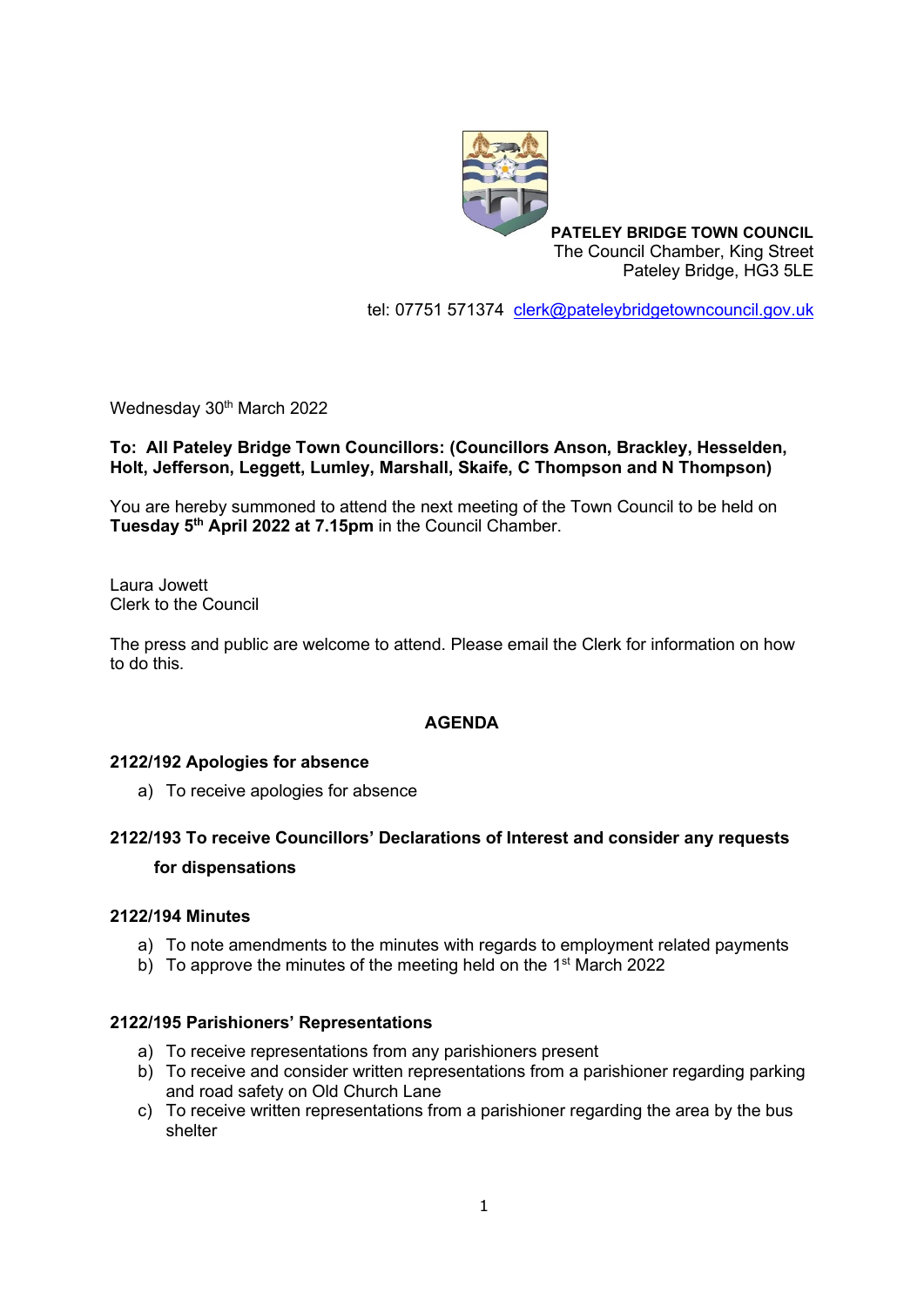## **2122/196 Matters Arising**

- a) To receive the Clerk's report
- b) To receive an update on Ambulance cover in the parish
- c) To receive an update on the bicycle display

### **2122/197 County Matters**

a) To receive a report

### **2122/198 District Matters**

a) To receive a report

### **2122/199 Planning Matters**

### a) Applications to Harrogate Borough Council

To consider:

|                | Application no | Address                            | <b>Details</b>                     |
|----------------|----------------|------------------------------------|------------------------------------|
| 1              | 22/00629/FUL   | Kiln Hill Cottage Blazefield Bank  | Erection of 1no dwelling (revised  |
|                |                | <b>Blazefield North Yorkshire</b>  | scheme)                            |
| $\overline{2}$ | 21/04815/FUL   | The Bungalow Raikes View The       | Demolition of existing dwelling.   |
|                |                | Raikes Wilsill Harrogate North     | Erection of replacement dwelling   |
|                |                | Yorkshire HG3 5EG                  | (amended plans received 1st        |
|                |                |                                    | March 2022)                        |
| 3              | 22/00854/DVCON | Bruce House Barn Bruce House       | Variation of Conditions 3 and 5    |
|                |                | Pateley Bridge North Yorkshire HG3 | of planning permission             |
|                |                | 5PG                                | 19/00582/FUL - Conversion of       |
|                |                |                                    | ancillary building to form an      |
|                |                |                                    | annexe, to include installation of |
|                |                |                                    | chimney and alterations to         |
|                |                |                                    | doorways and fenestration.         |
| 4              | 22/01072/FUL   | 45 High Street Pateley Bridge      | Change of use from retail unit     |
|                |                | Harrogate North Yorkshire HG3 5JZ  | (Use Class E) to dwelling (Use     |
|                |                |                                    | Class C3), internal alterations    |
|                |                |                                    | and alterations to the             |
|                |                |                                    | fenestration                       |
| 5              | 22/01077/LB    | 45 High Street Pateley Bridge      | Change of use from retail unit     |
|                |                | Harrogate North Yorkshire HG3 5JZ  | (Use Class E) to dwelling (Use     |
|                |                |                                    | Class C3), internal alterations    |
|                |                |                                    | and alterations to the             |
|                |                |                                    | fenestration.                      |
| 6              | 22/01290/LB    | 2E Church Street Pateley Bridge    | Internal alterations and           |
|                |                | Harrogate North Yorkshire HG3 5LB  | alterations to the fenestration.   |

#### b) Decisions by Harrogate Borough Council

To note:

| Application<br>number | Address                                                                    | <b>Details</b>                                                                                                                         | <b>HBC</b> decision                  |
|-----------------------|----------------------------------------------------------------------------|----------------------------------------------------------------------------------------------------------------------------------------|--------------------------------------|
| 21/05524/FUL          | Nidd View Wath Road<br>Pateley Bridge Harrogate<br>North Yorkshire HG3 5PG | Conversion of garage to<br>form Annex / Holiday<br>Cottage / Flexible ancillary<br>domestic accommodation<br>to include the removal of | Approved<br>subject to<br>conditions |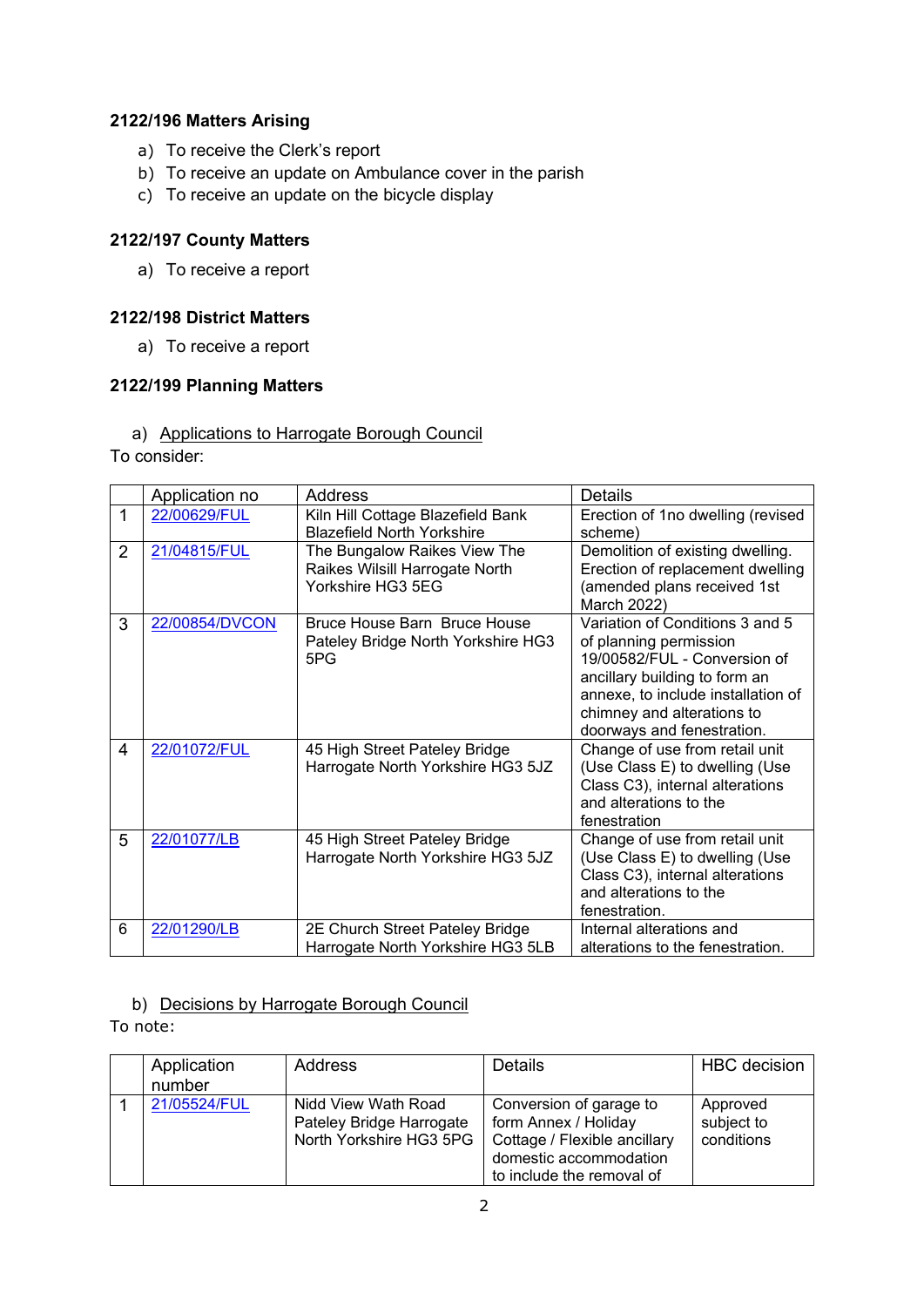| $\overline{2}$ | 21/05351/LB    | The Old Hall Bishopside                                                       | existing flat roof, erection of<br>a dual pitched roof and<br>alterations to fenestration.<br>Various internal alterations                         | <b>Grant listed</b>                             |
|----------------|----------------|-------------------------------------------------------------------------------|----------------------------------------------------------------------------------------------------------------------------------------------------|-------------------------------------------------|
|                |                | Harrogate North Yorkshire<br>HG3 5ET                                          | and improvements to<br>conserve energy and also<br>external unit for Air Source<br>Heat Pump over 0.6m3<br>volume                                  | building<br>consent<br>subject to<br>conditions |
| 3              | 21/05350/FUL   | The Old Hall Bishopside<br>Harrogate North Yorkshire<br>HG3 5ET               | Various internal alterations<br>and improvements to<br>conserve energy and also<br>external unit for Air Source<br>Heat Pump over 0.6m3<br>volume  | Approved<br>subject to<br>conditions            |
| 4              | 22/00466/TPO   | Nidd Cottage Mill Lane<br>Pateley Bridge Harrogate<br>North Yorkshire HG3 5BA | Felling of 3 no. Alder Trees<br>(T2, T6 and T7) of Tree<br>Preservation order 01/1970                                                              | Consent<br>refused                              |
| 5              | 21/04500/DVCON | <b>Trout Beck Farm Fellbeck</b><br>Harrogate North Yorkshire<br>HG3 5EU       | Variation of condition 2<br>(approved plans) of<br>planning permission<br>20/02092/FUL - Joint<br>application for the erection<br>of garage block. | Approved<br>subject to<br>conditions            |

#### c) Enforcement matters

- i. 21/00419/PR15 Formation of roof terrace and potential use of upper levels for residential accommodation at The American Candy Shack 6 High Street Pateley Bridge Harrogate North Yorkshire HG3 5AW
- d) Appeals:
- e) Other:

#### **2122/200 Play Area**

a) To receive a verbal report on the playground and consider any action required

#### **2122/201 Minutes/ Reports from Committees**

a) To receive the draft minutes of the Policies Working Group meeting held on Wednesday 16<sup>th</sup> March

#### **2122/202 Council policies and procedures**

To consider the recommendation of the Policies Working Group to approve:

- a) Privacy notices
- b) Code of Conduct
- c) Financial Regulations

#### **2122/203 Council Business**

- a) Caretaker Tasks for April
- b) To receive an update on the sale of parking permits on the 19th March 2022
- c) To consider arrangements events in celebration of the Queen's Platinum Jubilee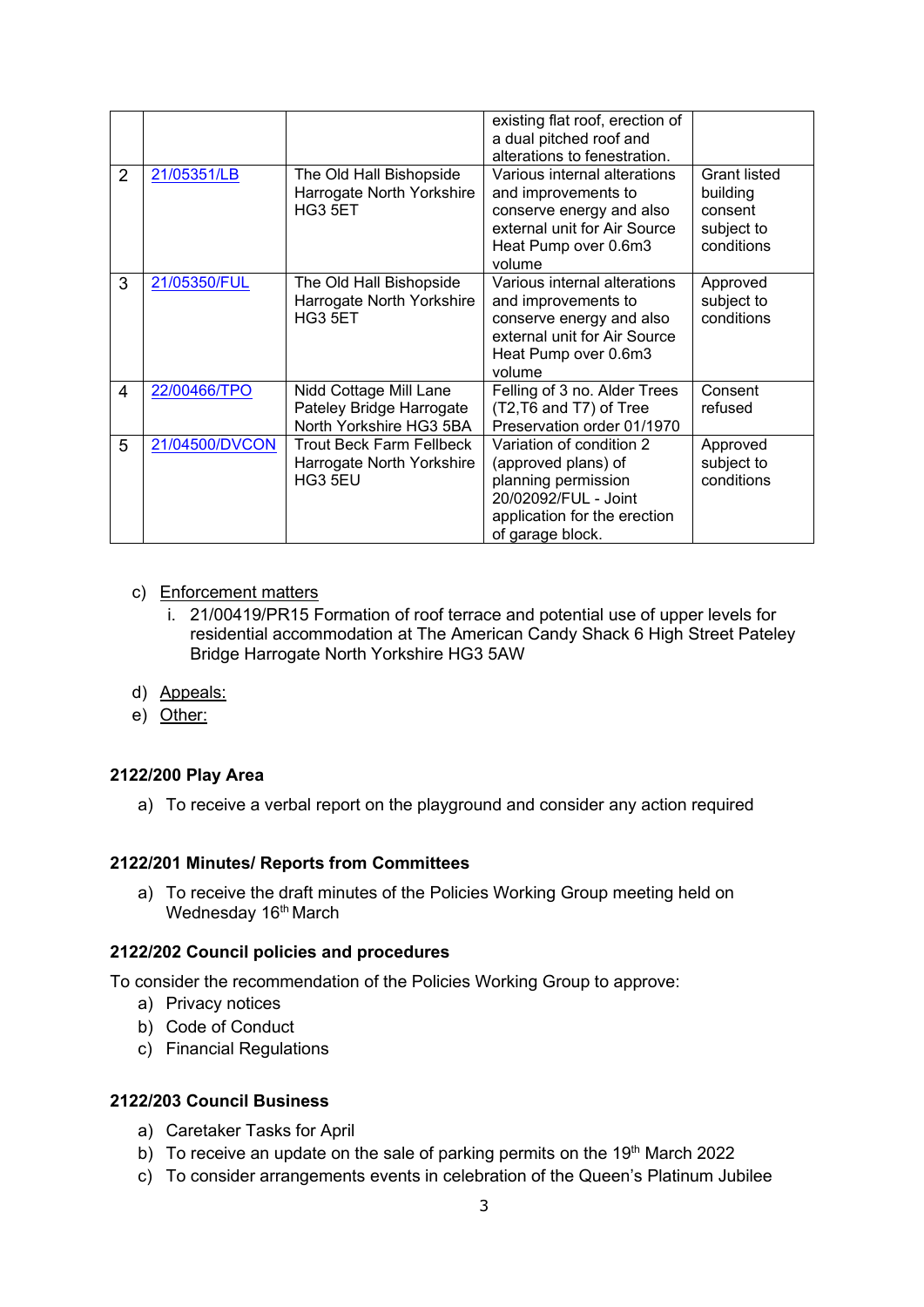- i. To receive an update on events planned for the Jubilee
- ii. To consider a budget for the events
- iii. To consider purchasing a Jubilee flag for the cost of up to £60.00
- iv. To consider purchasing bunting
- v. To agree attendance and allocate roles to Councillors
- d) To consider a proposal from Bewerley Parish Council to have the tree stump in the recreation ground carved
- e) To consider arrangements, including the budget and guest list, for the Civic Service and Reception in 2022
- f) To consider making a donation to the Millennium Green Trust for the financial year 2022-2023
- g) To consider requesting a free Social Media health check with Breakthrough Communications.

### **2122/204 Correspondence**

- **a)** To receive information from Dacre Braithwaite C of E School and consider submitting a response to the consultation on converting to Academy status and join the Leeds Diocesan Learning Trust
- **b)** To receive and consider notification of the Yorkshire Challenge event, being held on 23-24th July 2022
- **c)** To receive and consider notification of the Nidderdale Sprint Triathlon event, being held on Saturday 10<sup>th</sup> September 2022
- **d)** To receive and note information from NALC regarding the new NJC pay scales from April 2021.

### **2122/205 Financial Matters**

#### **a) Accounts for Payment**

- **i.** YLCA: Annual subscription: £594.00
- **ii.** TP Jones: Payroll administration January March 2022: £54.00 (includes VAT of £9.00)
- **iii.** YLCA: Clerks attendance at YLCA conference: £40.00
- **iv.** Clerks expenses: Microsoft 365 subscription, mileage and phone top up: £178.34 (including VAT of £22.56)
- **v.** Clerk's salary payable 29<sup>th</sup> April 2022: Gross pay £1044, Net pay £972.96
- **vi.** Clerk's payroll expenses payable 29<sup>th</sup> April 2022: Working from home allowance £26.00 and contribution to internet £4.17 = £30.17
- **vii.** Payment to HMRC (April) Including Employee NIC and Employer NIC £72.32
- **viii.** Nest Pension payments (April 2022 Employers contributions £30.78, Employees contributions £41.04): £73.08

### **b) Receipts**

- **i.** 07/03/2022 Garage rental: £35
- **ii.** 15/03/22: Cemetery Field rent: £120